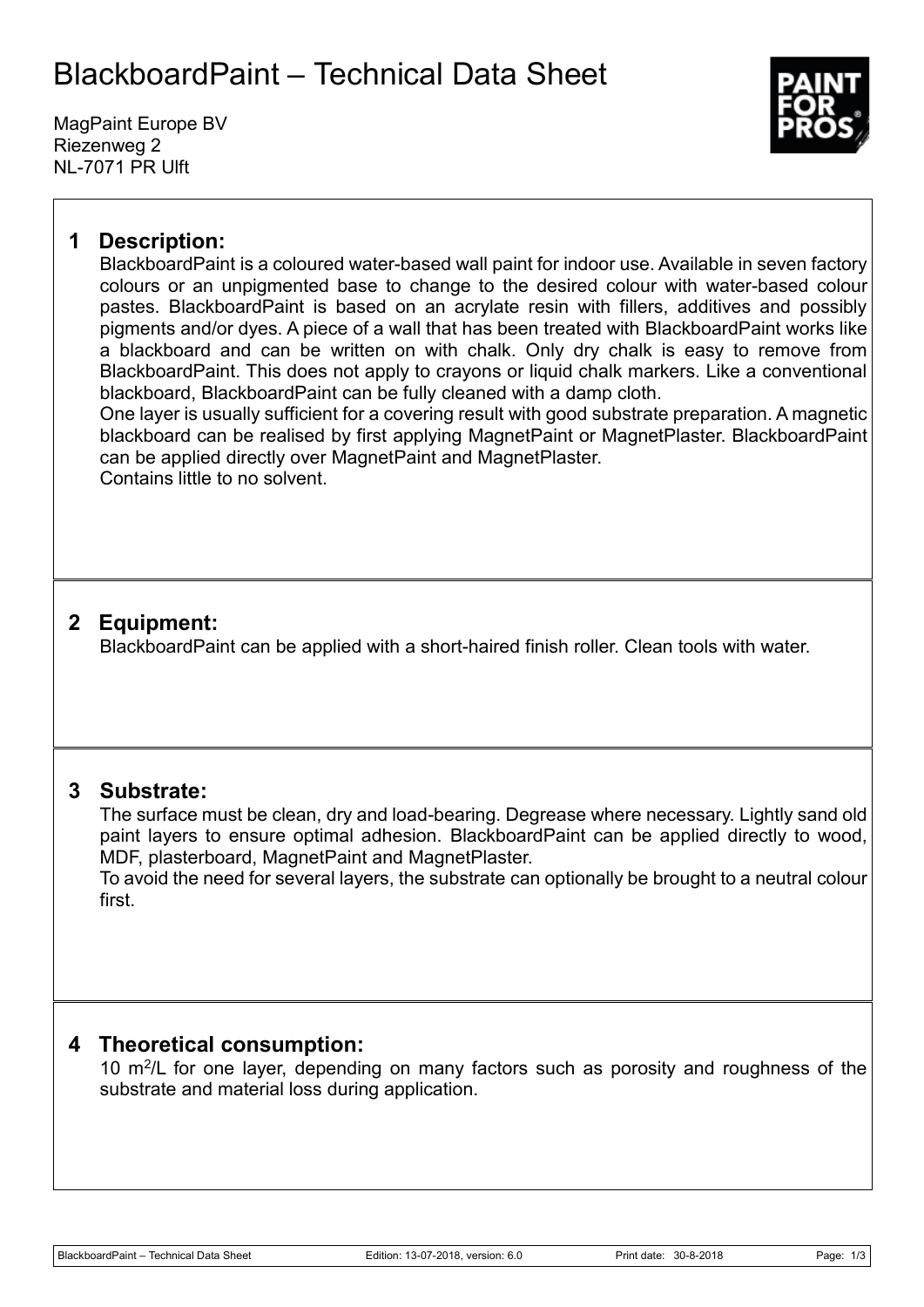# BlackboardPaint – Technical Data Sheet

MagPaint Europe BV Riezenweg 2 NL-7071 PR Ulft



# **5 Application instructions:**

- Do not process at temperatures below +10°C or a relative humidity of more than 80%.
- Ensure a surface that is as smooth as possible.
- Lightly sand the substrate for optimal adhesion.
- Neutralise the colour of the substrate for optimal coverage.
- Open the BlackboardPaint and stir well.
- BlackboardPaint Any Colour needs to be coloured with water-based pigment pastes first. Take into account that it is a Transparent base.
- BlackboardPaint is tack-free within 30 minutes, depending on temperature and humidity.
- Assess whether one layer is sufficient.
- After 6 hours, the BlackboardPaint can be lightly sanded and a second layer be added.

### **6 Directions for use:**

Let BlackboardPaint dry fully during 3 days before writing on it with chalk. Any type of dry chalk can be used, with the exception of crayons. BlackboardPaint can be cleaned just like a traditional blackboard. Erase texts or drawings with a dry cloth or eraser. Chalk residues can easily be removed from BlackboardPaint by gently wiping with a damp cloth. Scrubbing with a wet cloth might damage the surface. Do not write on BlackboardPaint that has just been wiped with a wet cloth. Let it dry first.

**Note**: the use of chalk markers can cause "ghosting".

#### **7 Storage conditions:**

In unopened packaging, in a dry, well-ventilated room, away from direct sunlight at temperatures between 5°C and 35°C. Perishable after opening.

### **8 VOC/Certification:**

EU limit value for this product (2004/42/EC, cat dWB, 2010): 130 g/L. This product contains: 0 g/L VOC.